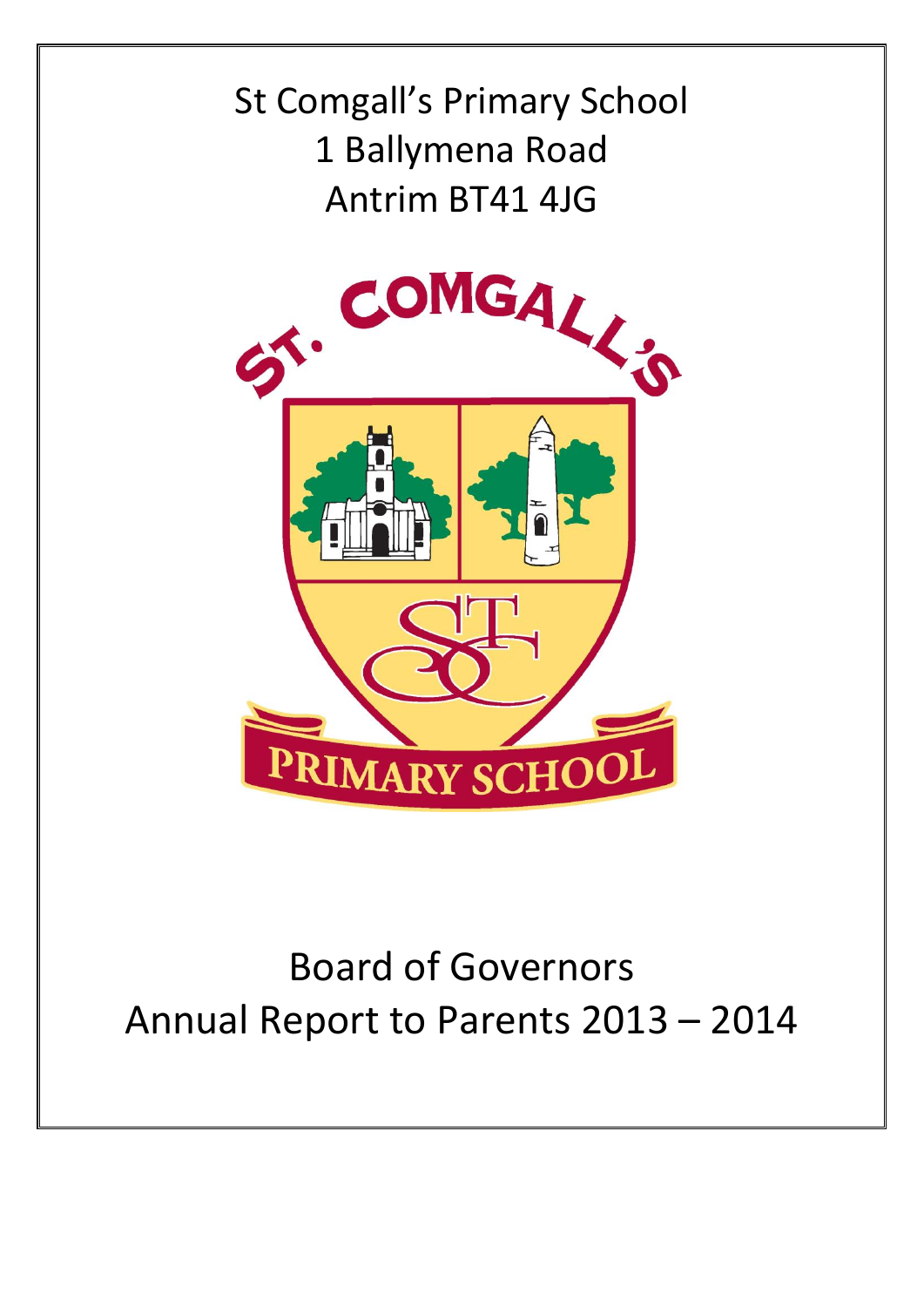### **Board of Governors**

| <b>Rev Fr S Emerson</b> | <b>Chair Person &amp; Trustee</b> |
|-------------------------|-----------------------------------|
| Mr P Hart               | <b>Trustee</b>                    |
| Mrs R Lynch             | <b>Trustee</b>                    |
| Mr P Murray             | <b>DENI</b>                       |
| Mr S Marley             | <b>NEELB</b>                      |
| Mr D Callan             | <b>Parent Governor</b>            |
| Mrs A Delaney           | <b>Teacher Governor</b>           |
| Mr J Matthews           | Principal                         |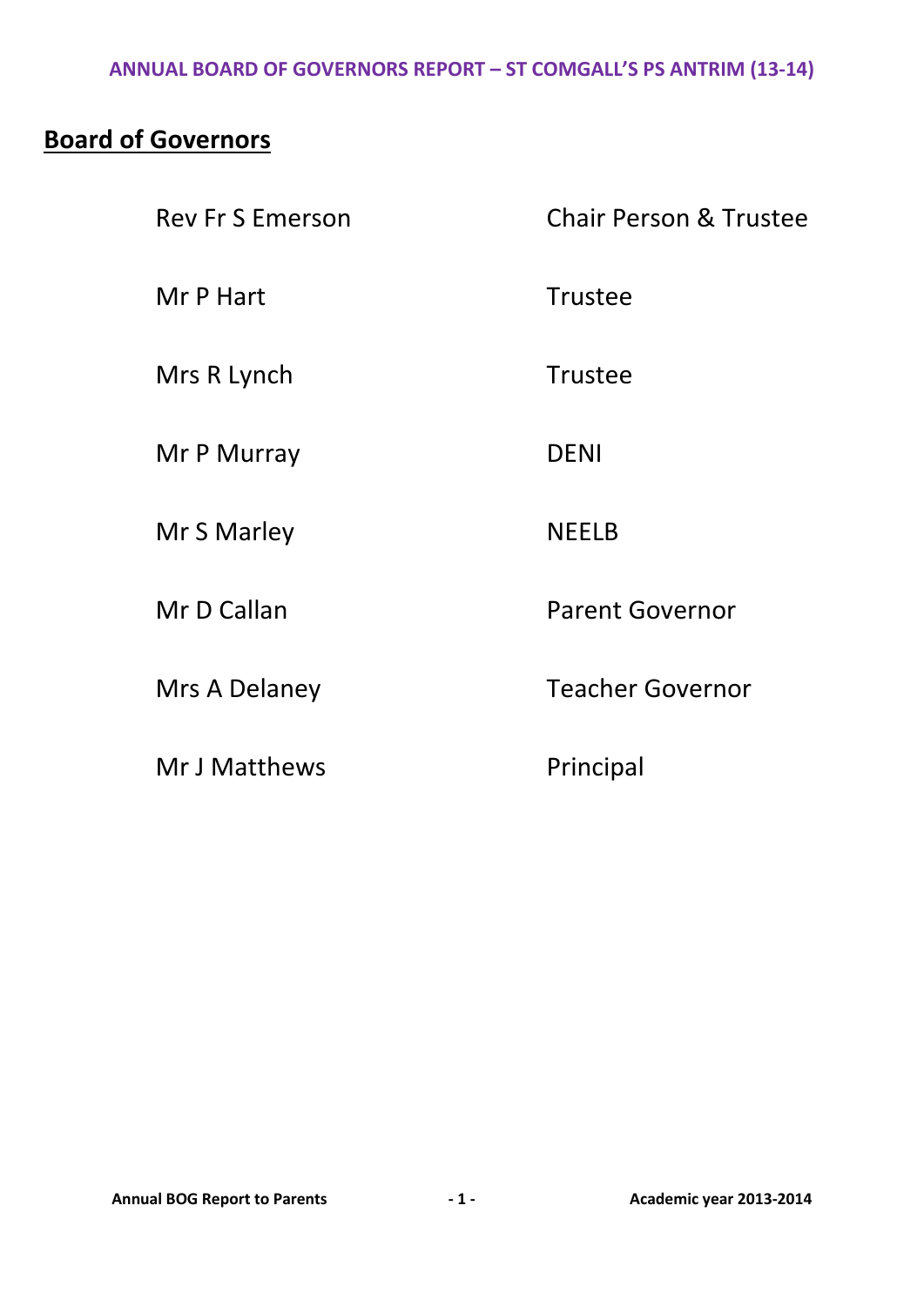### **Staffing**

Staffing consisted of one principal, one vice-principal, 20 class teachers, one teacher - part-time special needs teacher / part time P.E, three peripatetic music teachers and one peripatetic literacy support teacher.

| Teaching duties for the staff were as follows: |
|------------------------------------------------|
|------------------------------------------------|

| Junior Reception & Part-time Music |               | Mrs McCaughan |                        |               |
|------------------------------------|---------------|---------------|------------------------|---------------|
| Year 1                             | Mrs O Neill   | Mrs Mullan    | Mrs Ntareme            | Miss Reynolds |
| Year 2                             | Mrs Ewing     | Mr Henry      | <b>Miss McAllister</b> |               |
| Year 3                             | Mrs Bradley   | Mrs Devine    | Mrs Black              |               |
| Year 4                             | Mrs Kelly     | Mrs Quinn     |                        |               |
| Year 5                             | Mr Jones      | Mrs Duffy     | Mr McShane             |               |
| Year 6                             | Mrs Hannigan  | Mrs Magee     |                        |               |
| Year 7                             | Mr McLaughlin | Mr Phillips   |                        |               |

| Principal                                       | Mr Matthews                         |
|-------------------------------------------------|-------------------------------------|
| <b>Vice Principal</b>                           | Mrs Delaney                         |
| <b>Special Needs</b>                            | Mrs O'Neill                         |
| <b>School Psychologist</b><br>Peripatetic Music | Mrs Gillespie<br>Mr Lowry (Strings) |
|                                                 | Mr Doherty (Wind)                   |
|                                                 | Mr Heron (Strings)                  |
| <b>Ancillary and Auxiliary</b>                  |                                     |
| <b>Office Staff</b>                             | Mrs McCollum                        |
|                                                 | <b>Mrs Mallon</b>                   |
| <b>Classroom Assistants</b>                     |                                     |
| Mrs. Walker                                     | Mrs Quigg                           |
| Mrs. Hirst                                      | Mrs Craig                           |
| Miss Lavery                                     | Mrs. Murphy                         |
| Miss Butcher                                    | Miss Rush                           |
| Miss Begg                                       | Miss McKay                          |
| Mrs. O'Neill                                    | Mrs. Hunter                         |
| Mrs. Hussain                                    | Mrs. Dalton                         |
| Mrs. Western                                    | Mrs Trelford                        |
| Mrs Moran                                       | Mrs. Hegarty                        |
| Mrs. Magee                                      | Mrs McLaughlin                      |

#### **Cleaning Staff:** Mrs. Watson, Miss Lavery, Mrs Trelford, Mr McFall, Mr Lavery

**Annual BOG Report to Parents - 2 - Academic year 2013-2014**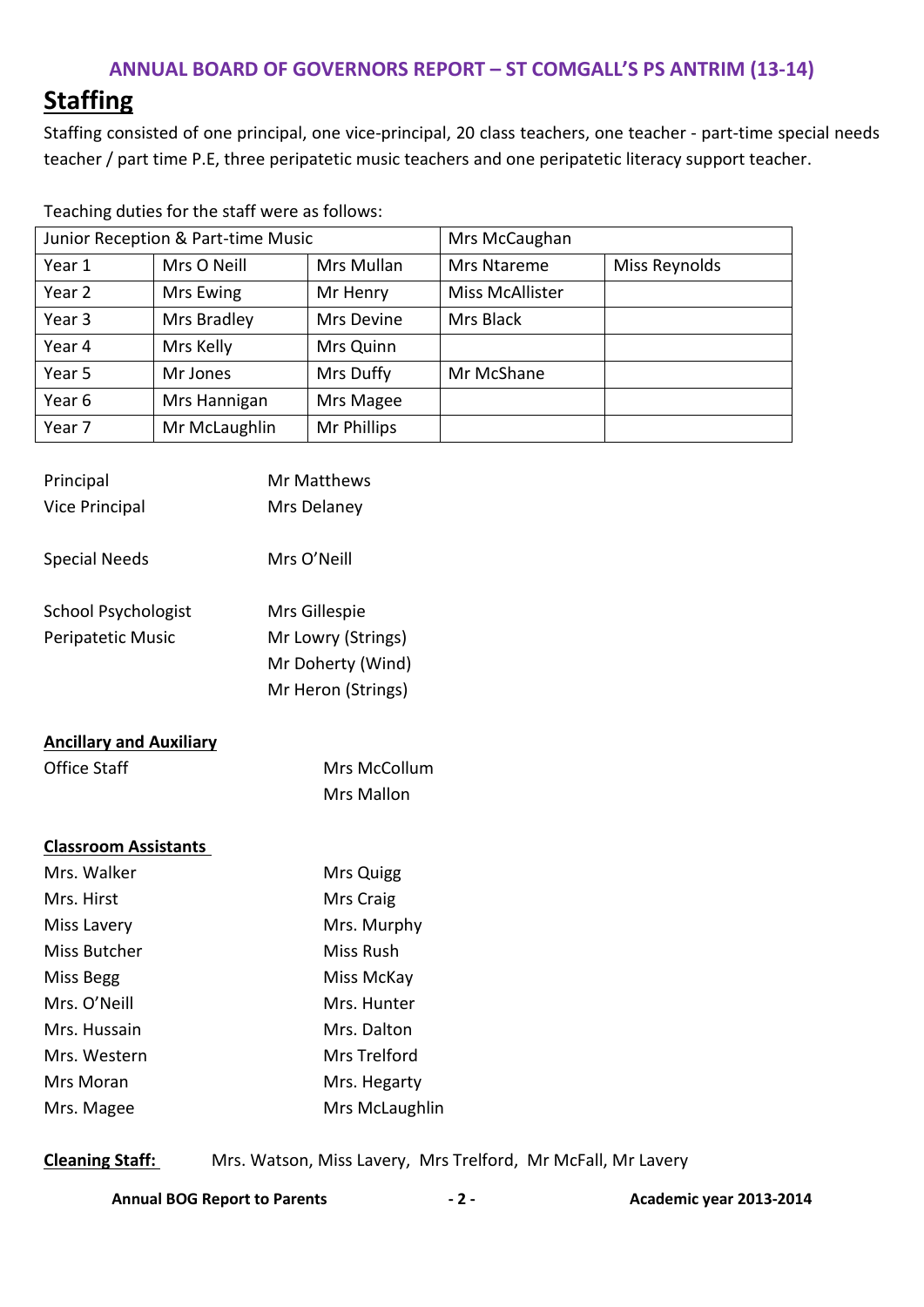| <b>Building Supervisor:</b>             | Mr Lavery              |             |               |            |
|-----------------------------------------|------------------------|-------------|---------------|------------|
| <b>Crossing Patrol Staff:</b>           | Mrs Clyde              |             | Mrs McCartney |            |
| <b>Supervisory</b><br><b>Assistants</b> |                        |             |               |            |
| Mrs Clyde                               | Mrs Trelford           | Mrs O'Neill | Mrs Dalton    | Miss McKay |
| Mrs Murphy                              | Mrs Western Mrs Hunter |             |               |            |
| <b>Chaplains:</b>                       | <b>Fr Emerson</b>      | Fr McGrath  |               |            |

#### **Appointments, Promotions and Resignations**

Mrs Delaney retired after 42 years service to St Comgall's. Mrs Bradley retired after 38 years service to St Comgall's.

Mrs McIntyre was appointed as a Vice Principal to the school. Mrs Ntareme was appointed as a permanent teacher. Mr Phillips was appointed as a permanent teacher. Mrs O'Donnell was appointed as a permanent teacher.

#### **PRSD, Beginning Teachers and Early Professional Development**

#### **Performance Review Staff Development (PRSD)**

All staff were reviewed as part of the PRSD which focussed on delivery of lessons to enhance learning

#### **Induction & EPD**

Three teachers successfully completed and exited the EPD process.

#### **Student Placements**

#### Teaching Students:

Two teaching student's placements were facilitated within year 5 & 6. The students were from St. Mary's University College. The Student teachers successfully completed their practices.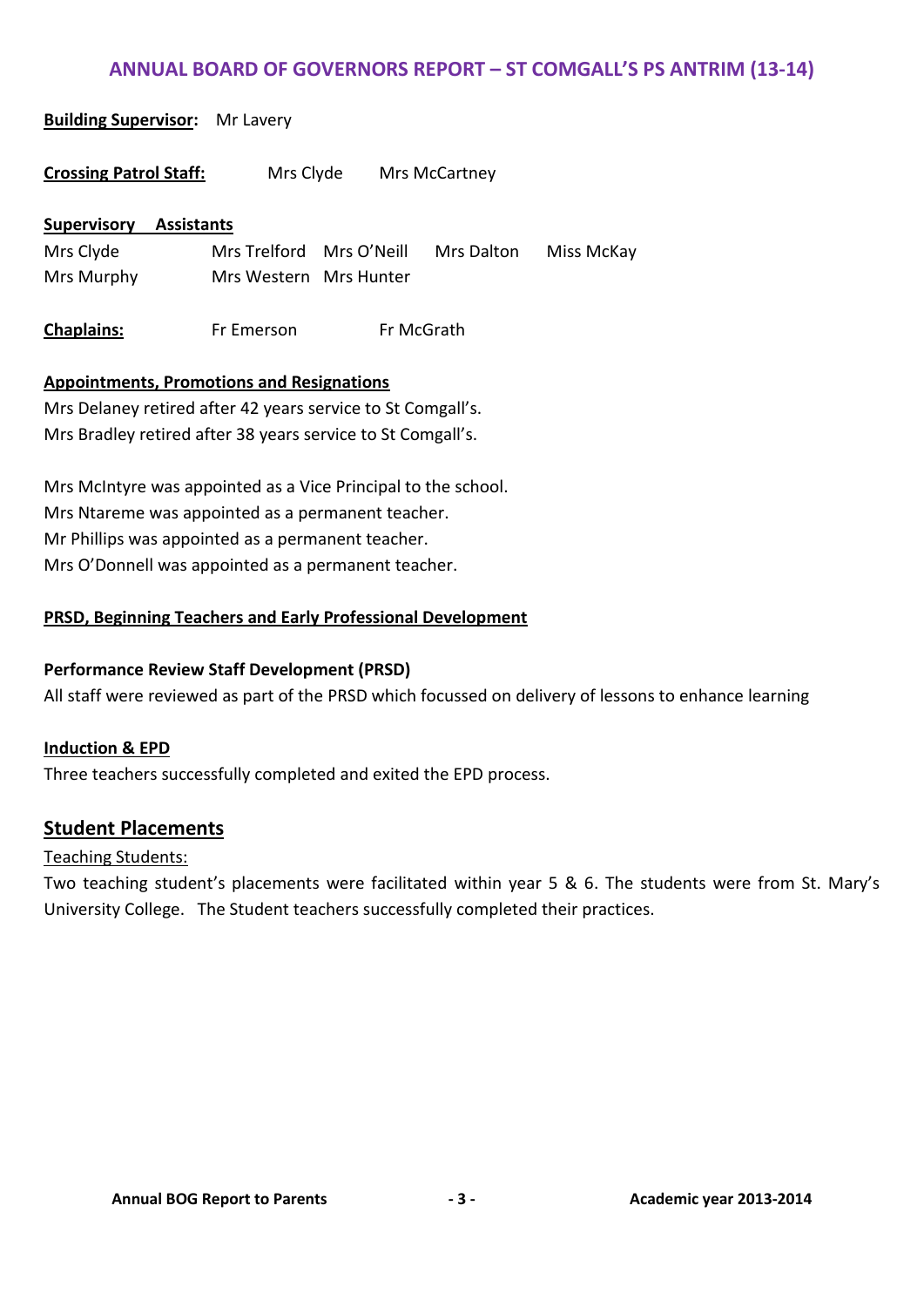#### **Staff Development**

Please find below the staff development that has taken place Sept 2013 – June 2014.

| Date                 | <b>Training</b>                                         |
|----------------------|---------------------------------------------------------|
| 9 Sept               | Website Development                                     |
| 9 Sept               | School Development Plan Work                            |
| 10 Sept              | Development of S.E.N.                                   |
| 24 Sept              | First Aid training for 9 staff                          |
| 24 Sept              | ASD training for 3 teachers                             |
| 8 Oct                | Dyslexia Awareness training - teachers and non-teaching |
| 8 Oct                | Teacher tutor training                                  |
| 9 Oct                | Training for media initiatives - 2 teachers             |
| <b>14 Oct</b>        | Comenius planning - 2 teachers                          |
| <b>21 Oct</b>        | MASTS training $-1$ teacher                             |
| 21 Oct               | ASD training $-1$ teacher                               |
| <b>21 Oct</b>        | CEFR training all staff                                 |
| 22 Oct               | $C2K$ training $-1$ teacher                             |
| Nov18/19/20/21/25/26 | Planning training with outside facilitator              |
| 13 Jan               | ASD training - 2 teachers                               |
| 27 Jan               | <b>CCEA Assessment work</b>                             |
| 3 Feb                | MASTS training $-2$ teachers                            |
| 10 Feb               | Development of Learning & Teaching Policy               |
| 11 Feb               | MASTS training - 2 classroom assistants                 |
| 12 Feb               | MASTS training $-2$ teachers                            |
| 24 Feb               | Development of Pastoral Care & SEN Policy               |
| 3 Mar                | Development of Vision                                   |
| $10 - 14$ Mar        | <b>Staff PRSD</b>                                       |
| 24 Mar               | Assessment Policy agreement form                        |
| 25 Mar               | STEM Conference - 1 teacher                             |
| 26 Mar               | <b>MASTS training for parents</b>                       |
| 7 May                | C2K Transformation training - 1 teacher                 |
| 9 May                | Fronter training - 1 teacher                            |
| 7 & 29 May           | ASD training - 1 teacher & 1 classroom assistant        |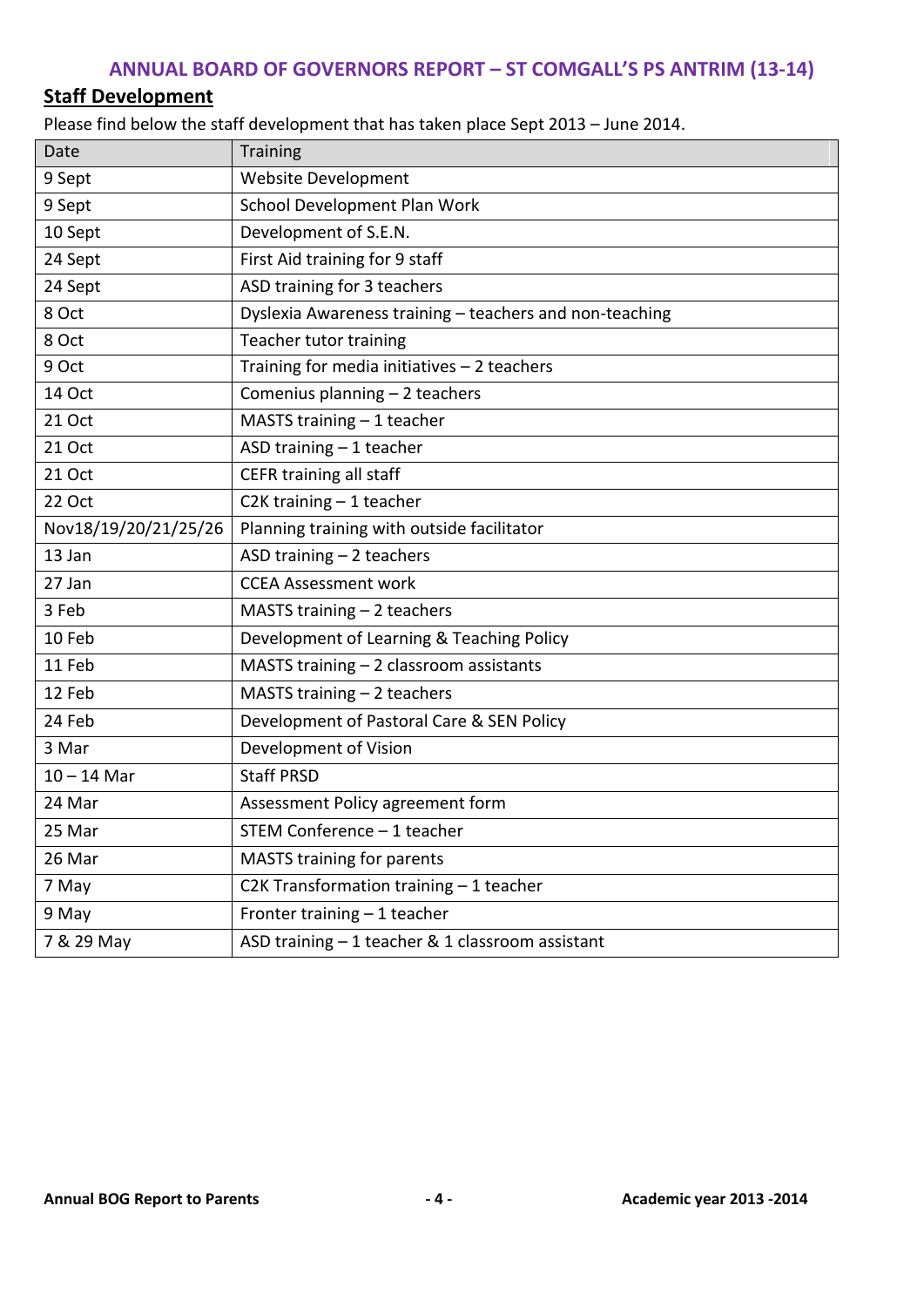#### **Leadership Training**

| 13 Nov       | RTU Principals' training                   |
|--------------|--------------------------------------------|
| 27 Nov       | NEELB Leadership in Reception classes      |
| 2 Dec        | <b>NEELB Principals' Conference</b>        |
| 21 Jan       | <b>CCEA Moderator update training</b>      |
| 24 Jan       | C2K Principals' update training - MYSCHOOL |
| 24 Jan       | ETI-CRED conference                        |
| 27 Feb       | <b>NEELB Principals' training</b>          |
| $3/4$ Mar    | <b>SEELB Moderator training</b>            |
| 13 Mar       | British Council training - Erasmus +       |
| $31/3 - 4/4$ | <b>CCEA Standard Setting ICT</b>           |
| 7 April      | NIABF - Anti-Bullying update               |
| 22 May       | Literacy co-ord. leadership development    |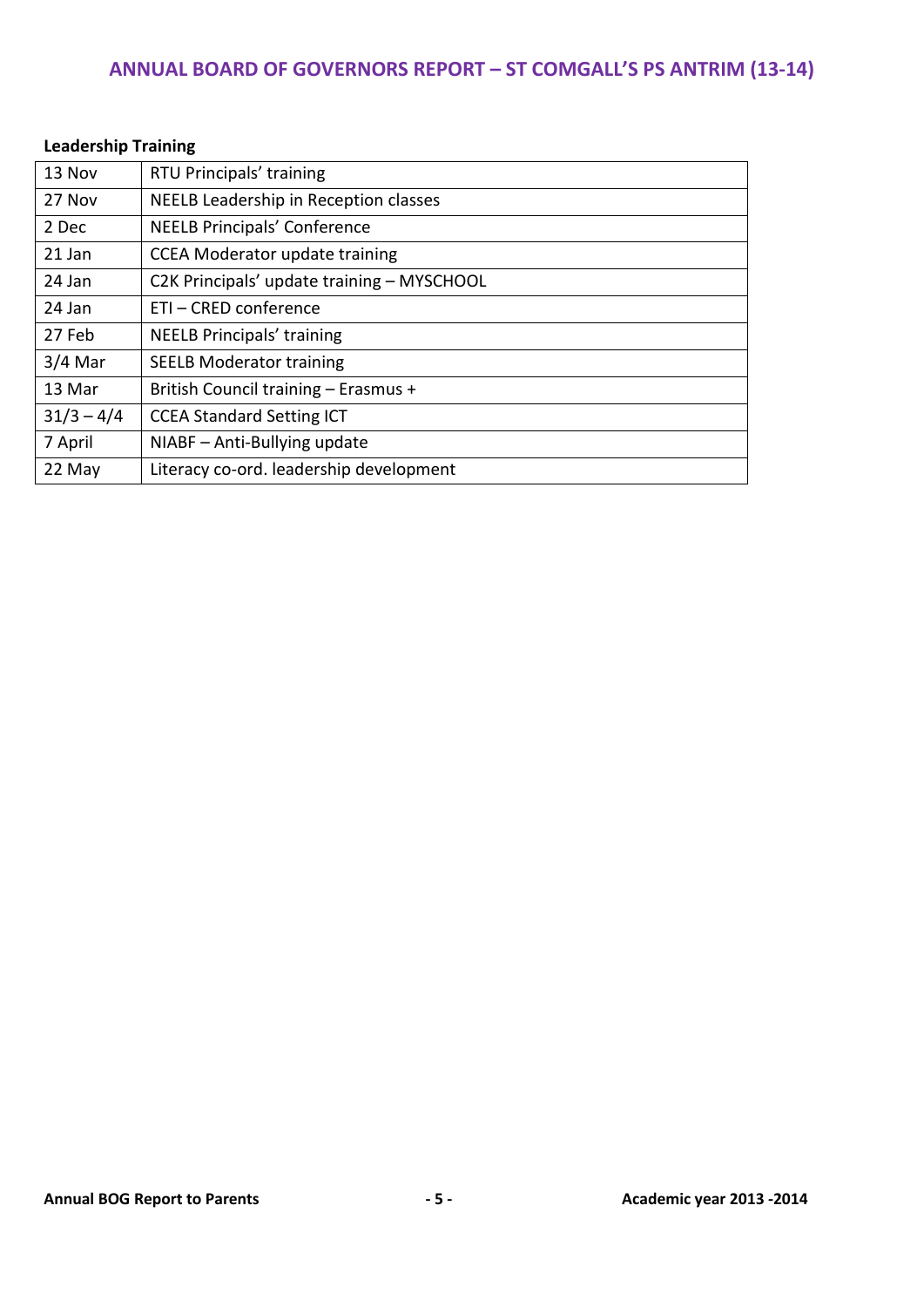# ANNUAL BOARD OF GOVERNORS REPORT – ST COMGALL'S PS ANTRIM (13-14)<br>The following sections outline some of the highlights / events that have taken place in the school year 13 - 14

### Promotion of School Ethos

#### The Catholic Teacher.

All teachers were involved in staff development organised by Fr. Emerson, including all schools in the parish. It was a day to reflect on the role of the Catholic teacher.

#### Beginning of school year Mass in September

Mass was attended by all staff and pupils – year 2 up and it was a celebration for the opening of a new school year.

#### Mass for deceased teachers of the diocese

The school choir sang at the Mass for the deceased teachers of the Diocese. It was celebrated by Fr. Emerson and officiated by Bishop Donal. St Comgall's hosted guests and provided refreshments following this Mass.

#### Year 2 Parents Prayer Service – for Harvest

Year 2 children and staff prepared a prayer service for parents. Parents/grandparents were invited one Friday afternoon to join the children in prayer and song. It was very well attended and the children led the prayer service wonderfully.

#### Charities 2013 – 2014

Nominated charities for this academic year are:

- Term 1: Road of Hope Shoe Box Appeal
- Term 2: Trociare
- Term 3: Cancer Fund for Children

#### Parish Mission Week

Children were invited to the Parish Mission and attended a prayer service with the Parish Mission Team on one of the afternoons in the week.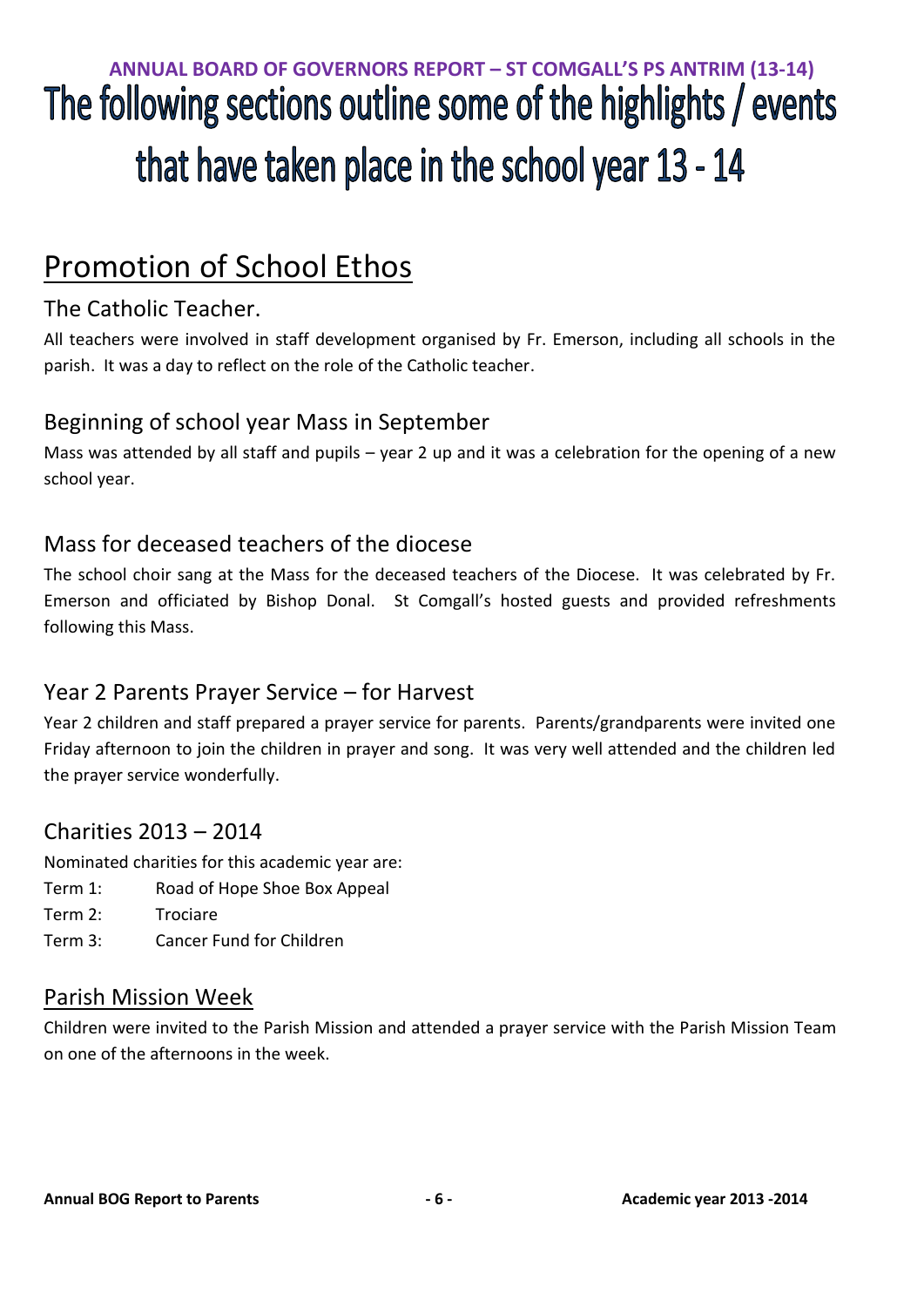#### Shoe Box Appeal

Fabulous response to shoe box appeal from all families. These were collected by Road of Hope and we received photos back of the shoe boxes being delivered to needy families in Romania. A hugely successful adventure and lots of children and adults benefited. Our families were extremely generous.

#### Typhoon Hiyan

The school raised an impromptu £1,700 for the Filipino nurses at Antrim Hospital. All proceeds were directly sent the Philippines and receipts provided for the transfer of money. Parents were again exceptionally generous.

#### Christmas

P.1 celebrated Christmas with their show for parents. Year  $4 - 7$  including Choir, Orchestra and Traditional Group led the Parish in a Carol Service in preparation for Christmas.

#### Catholic Schools Week

A variety of activities took place, however, the most successful was the wonderful celebration of Grandparents Day.

#### St. Patrick's Day

The school was awash with green in March as everyone dressed to celebrate St. Patrick. Year 5 children put together a production which included the story of St. Patrick, dance, songs and music. This was presented to the whole school and to the parents/families of Year 5 who were invited that afternoon.

#### Easter Assembly Presentation for parents

Year 6 prepared a prayerful presentation of the Stations of the Cross. They were presented by prayer, photos of the stations, readings and singing.

#### **Sacraments**

Sacramental preparation took a different approach this year. Along with parent consultation and interschool work, the parents of all schools in the parish came together for a re-formatted approach to preparation. These were successful and achieved the aim of including both the parents and schools more fully in the preparation for sacraments. Confirmation was a wonderful occasion for the parish. Communion was beautiful celebration for the children of our school. Additional preparation in the form of Retreat days was a fantastic benefit to the children. Bishop Farquar celebrated Confirmation.

This year the introduction of a development day for the pledge including work with the children on making good choices and discussions around drug usage. This day was facilitated by an external youth group and the children fully engaged in all the activities and discussions. This took place on the day of the pledge Mass which was celebrated by Fr McGrath.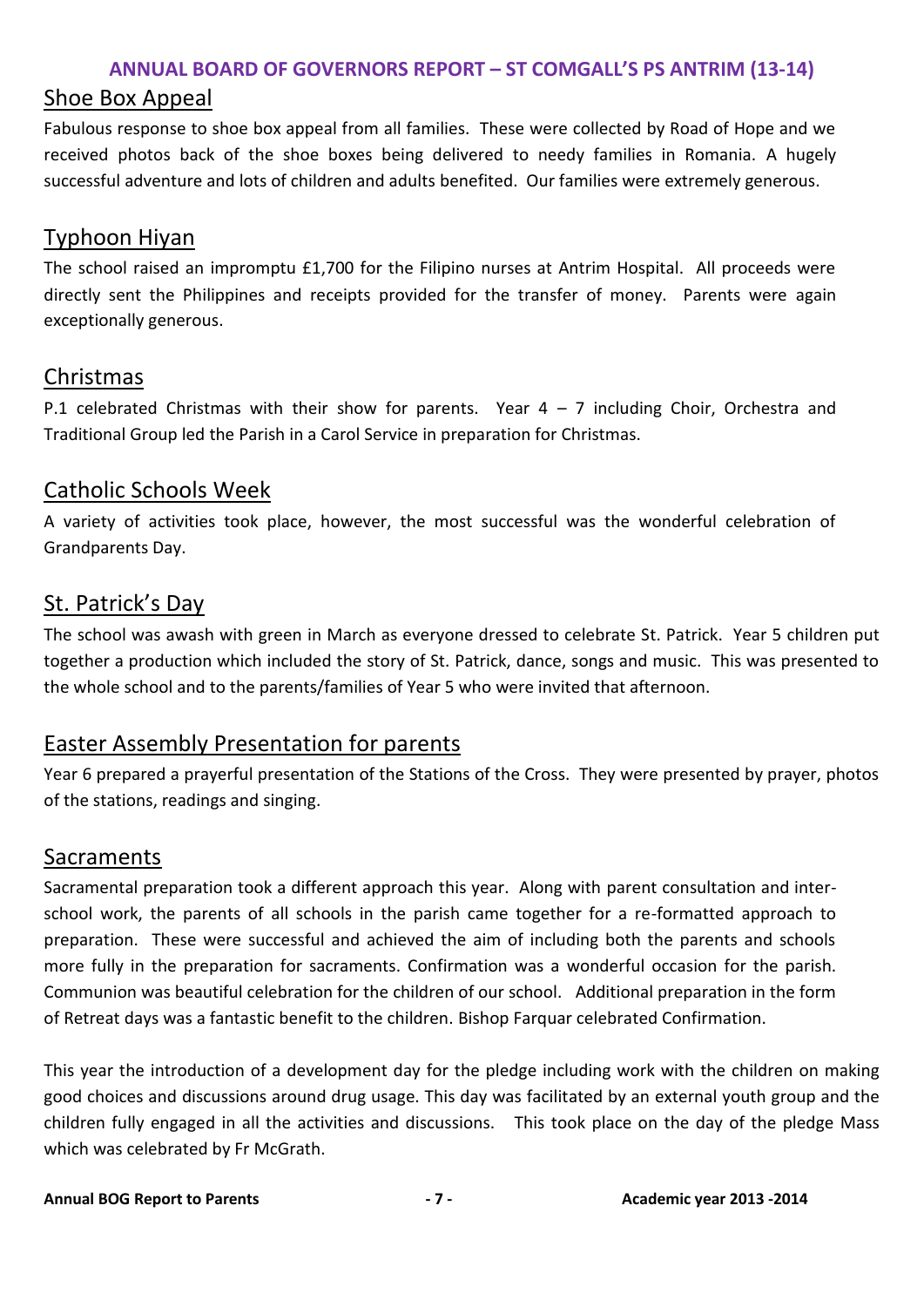#### Mass of Thanksgiving for Mrs Delaney and Mrs Bradley

A Mass of thanksgiving was celebrated for Mrs Delaney and Mrs Bradley who retired from the school after many years of service. It was a wonderful celebration in thanksgiving for the dedicated work of the teachers. It was attended by the whole school community, members of the parish and a number of invited guests. Children received a half day off and guest were treated to lunch.

#### Leavers Mass for Year 7 children.

Year 7 said an emotional good-bye to St Comgall's in June. The children participated fully in the liturgy, received their school records of achievement, presented by Father Emerson and enjoyed watching the musical compilation of photos of their time at Primary school.

#### Funky Fun Pink Friday

Linking with the Giro d'Italia everyone at school dressed in something pink for the day and we had a wonderful time raising money for the NI Cancer fund for children. (£960 was raised)

#### **Trocaire**

The Lenten campaign in school raised around £1,678.00 – a fabulous achievement by all involved.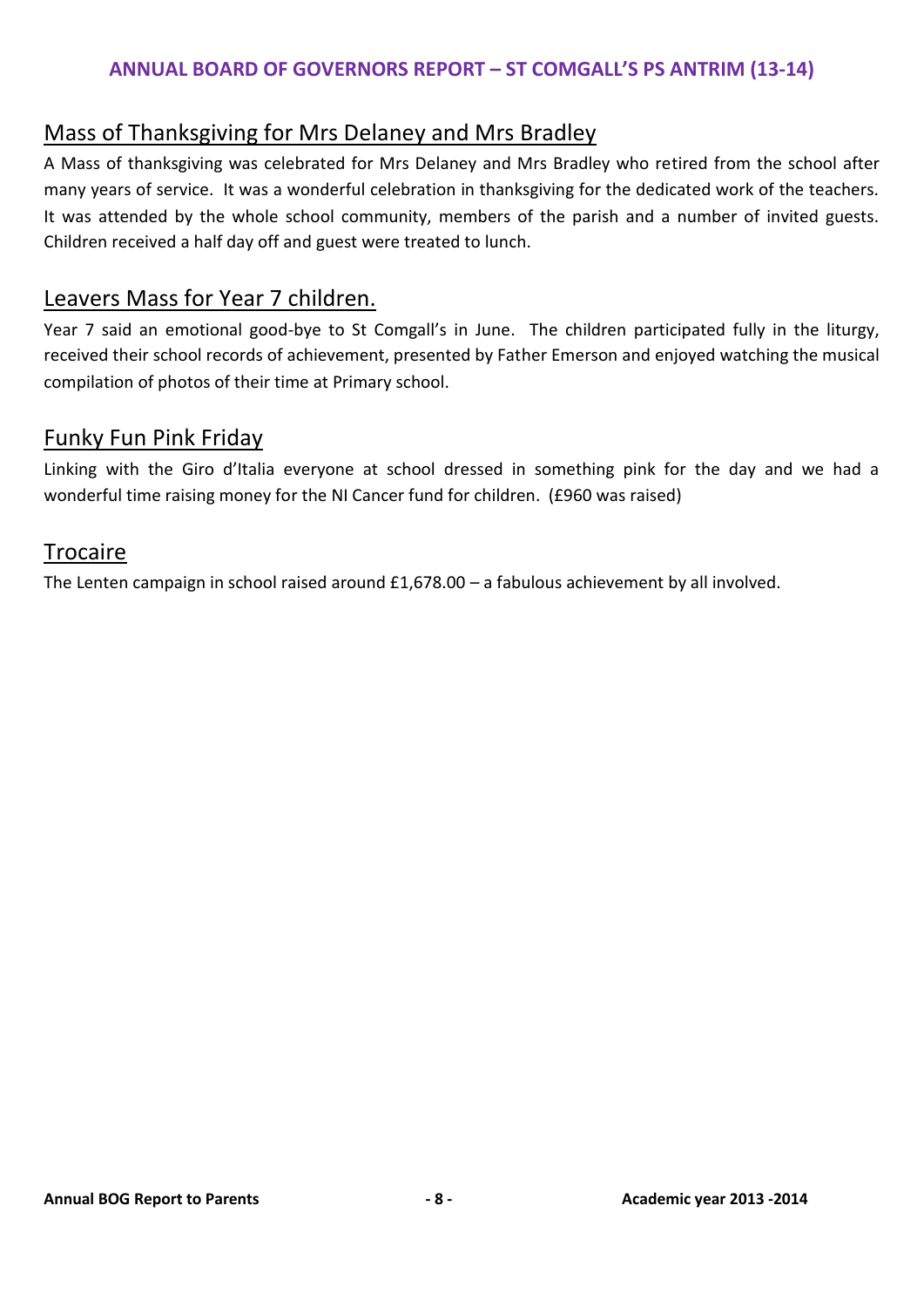### **Leadership & Management**

#### New mobiles

4 new mobiles were installed through the summer months. They are state-of-the art buildings and are fantastic learning environment for children. Our school playground has now been increased as a result.

#### School Playground

As part of school improvement work Mr Matthews has initiated contact with NEELB for the re-surfacing of our playgrounds for health and safety of children. We are now on the schedule for re-surfacing before the end of the school year.

#### New School Website

Consultation process took place during the year in relation to new website content. The old site remained down during this process.

#### Leadership Structure

The leadership structure of the school had a review completed on it during the school year by SLT re. the needs of the school. Proposals for a change to this structure will be made to the Governors in the new academic year.

#### NEELB Audit

NEELB audit team visited the school and completed a wide ranging/through corporate governance audit. The Head of Internal Audit audited all personal school accounts – Fund accounts. All accounts received audit certificates from internal audit as correct.

#### New Cabins

New Cabins – One new cabin was purchased to assist with small room provision. It gives 2 more small spaces for children to work with a variety of staff – music, MASTS, Education Psyc, LTSS, SEN etc.

#### New Staffroom

A new staffroom was built throughout the summer. This was necessary as a classroom required to be reinstated due to an increase in the school population.

#### New office area.

A larger school office is now in place with space for two staff, including new filing. One full time secretary and one part-time secretary now work within this space. A reception window has been instated for child protection purposes. The reception window is operated by the school secretaries.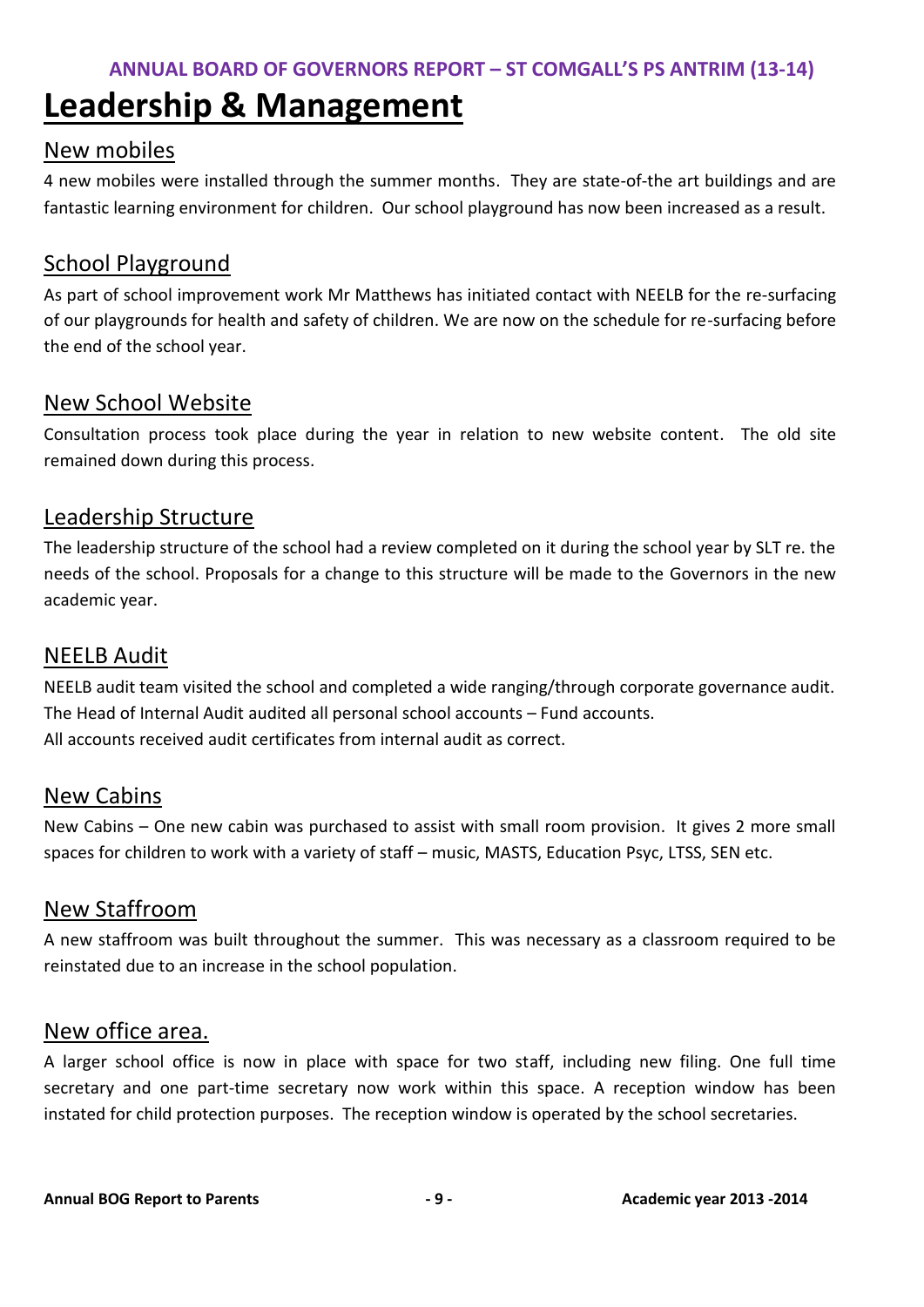#### First Aid training

First Aid training for an additional 9 staff occurred in September 2013 to provide First Aid qualified staff for the children in the playground. We now have 12 qualified First Aid staff in the school.

#### Fundraising Committee

An expression of interest was sought for a fundraising committee to help the school raise money for much needed resources. The group will come together in the near future.

#### Learning and Teaching Policy

Whole staff have been working on Learning and Teaching policy and this is now in draft mode.

#### Policy Development

#### Development of Pastoral Care Policies

New guidelines for Critical Incident Management will need formulated into policy before being adopted by Governors.

#### Assessment Policy

Assessment Co-ordinator Mrs Magee worked on this and it has been agreed by the teaching staff as accurately reflecting our assessment practice in school. It was presented to Governors during this academic year and adopted by them.

#### Staff PRSD

Term 2 saw the use of Principal observations of classroom practice, including feedback/dialogue on areas of strength and areas for development.

#### EPD Observations

EPD observations were carried out by Mrs Delaney.

#### Primary enrolment

Enrolment for this year in Primary 1 we have 86 Children.

This is made up of 61 new applications and 25 moving across from Junior Reception.

#### Principal's PRSD

Mr Matthews successfully completed his PRSD Governor evaluation.

#### Accommodation and class sizes

- Due to lack of accommodation, two year groups had to be collapsed for September 2013:
	- o Four year 1 classes into 3 year 2 classes
	- o 3 year 5 classes into 2 year 6 classes.

#### **Annual BOG Report to Parents - 10 - Academic year 2013 -2014**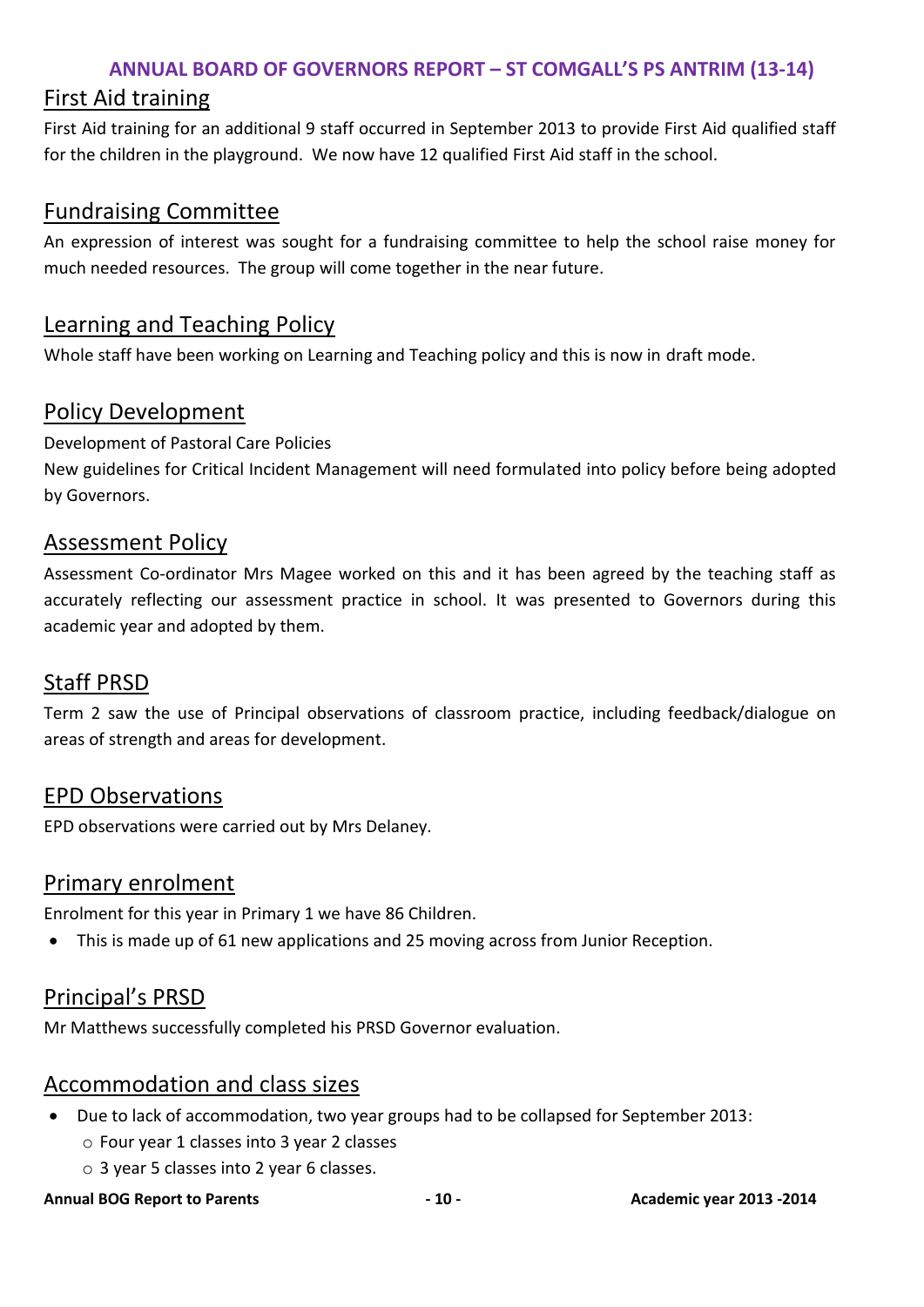#### Reconstitution of the BOG

Teacher election. Completed in May and the successful teacher elected was Mrs M Hannigan. Parent election. Completed in May and the successful parent elected was Mrs C Gillen.

#### **Pastoral Care**

All pastoral arrangements were monitored throughout the school.

Whole school participation in programme of activities/events/competitions and special assembly during antibullying week. This engaged the children and focused on this important message.

A suite of pastoral care policies were review and implemented by all staff. This suite of policies were adopted by the Board of Governors

#### End of Key Stage Assessment

Due to teaching union industrial action, levels at end of Key Stage were not assigned or submitted to CCEA.

#### **Transfer Interviews**

The Principal met with the parents of all Year 7 pupils for transfer interviews.

All first choices have been outlined below:

**Table: First choices made by year 7 transfers.**

|                                     | <b>1st CHOICE</b> | Placed                  |
|-------------------------------------|-------------------|-------------------------|
| <b>St.Bendict's College</b>         | 11                | 22                      |
| <b>St. Louis' Grammar</b>           | 13                | 8                       |
| <b>St. Patrick's B'mena</b>         | 3                 | $\overline{\mathbf{z}}$ |
| St Mary's Clady                     | 0                 | $\mathbf{1}$            |
| <b>Slemish College (Integrated)</b> | 15                | 9                       |
| <b>Antrim Grammar</b>               | 4                 | $\overline{2}$          |
| <b>Tandragee High</b>               | 0                 | $\mathbf{1}$            |
| St. Mary's M'Felt                   | 6                 | 4                       |
| <b>Clounagh JH Portadown</b>        | $\mathbf{1}$      | $\bf{0}$                |
| <b>Parkhall Integrated</b>          | 3                 | $\overline{2}$          |
| <b>TOTAL</b>                        | 56                | 56                      |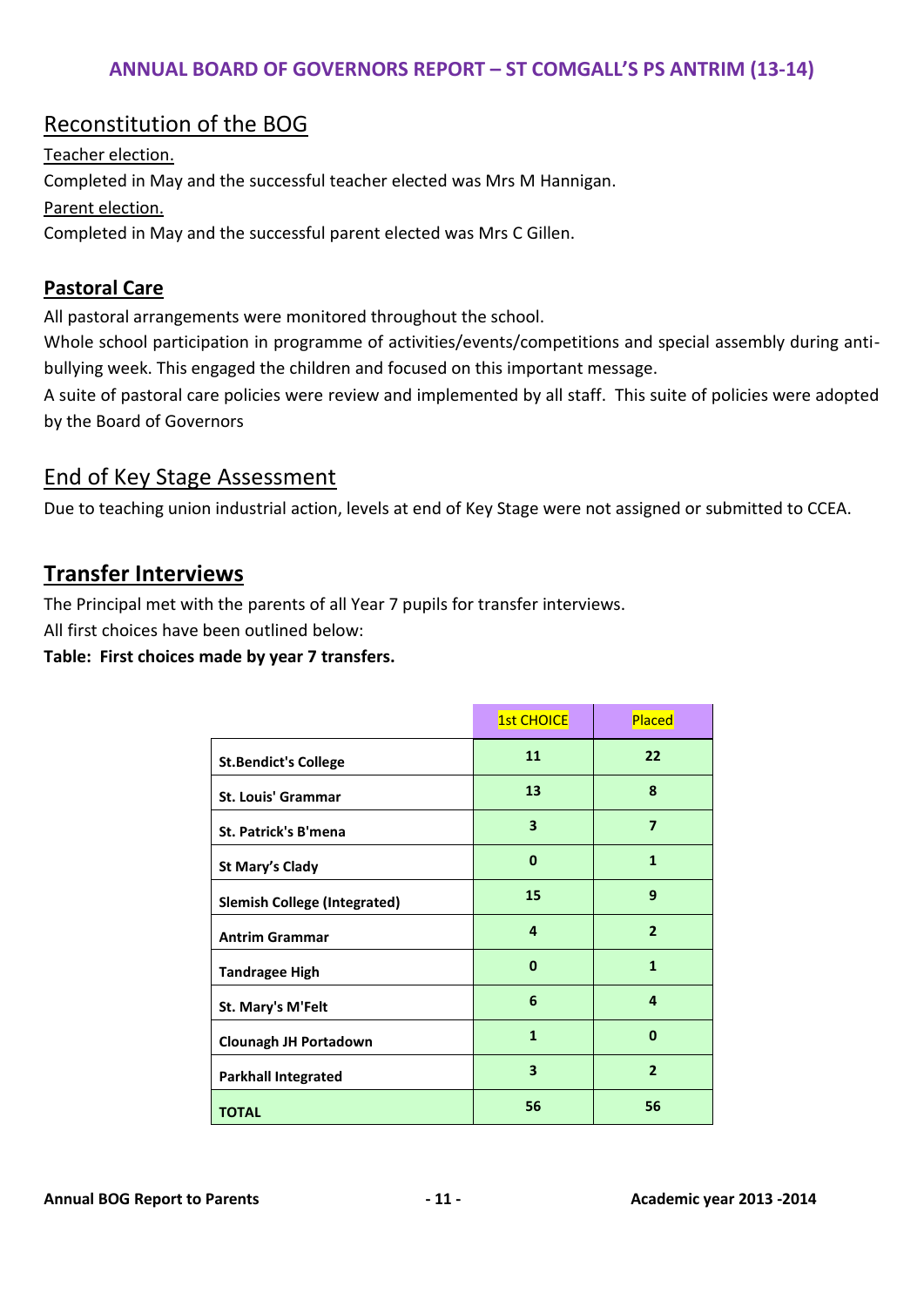#### **Health and Safety**

Four successful fire drills carried out throughout the year.

#### **Attendance outline 2013 – 2014**

| <b>Year Group</b> | Attendance    | Attendance | Increase /              |
|-------------------|---------------|------------|-------------------------|
|                   | $2013 - 2014$ | 2012-2013  | <b>Decrease figures</b> |
| 1                 | 95.3%         |            |                         |
| $\mathcal{P}$     | 94.9%         | 94.2 %     | $+0.7%$                 |
| 3                 | 95.8%         | 95.2%      | $+0.6%$                 |
| 4                 | 96.2%         | 95.7%      | $+0.5%$                 |
| 5                 | 94.8%         | 94.8%      | 0%                      |
| 6                 | 96.1%         | 96.3%      | $-0.2%$                 |
| 7                 | 94.75 %       | 94.3 %     | $+0.45%$                |
| Whole School      | 95.5%         | 95 %       | $+0.5%$                 |

#### **Classes & PTR**

There were a total of 20 classes.

The overall teacher pupil ratio in the primary school was 21.7 children.

#### **LMS (Local Management of Schools)**

The school's LMS Budget April 13 – April 14 was £1,404,122. The financial year ended in a planned deficit of £10,441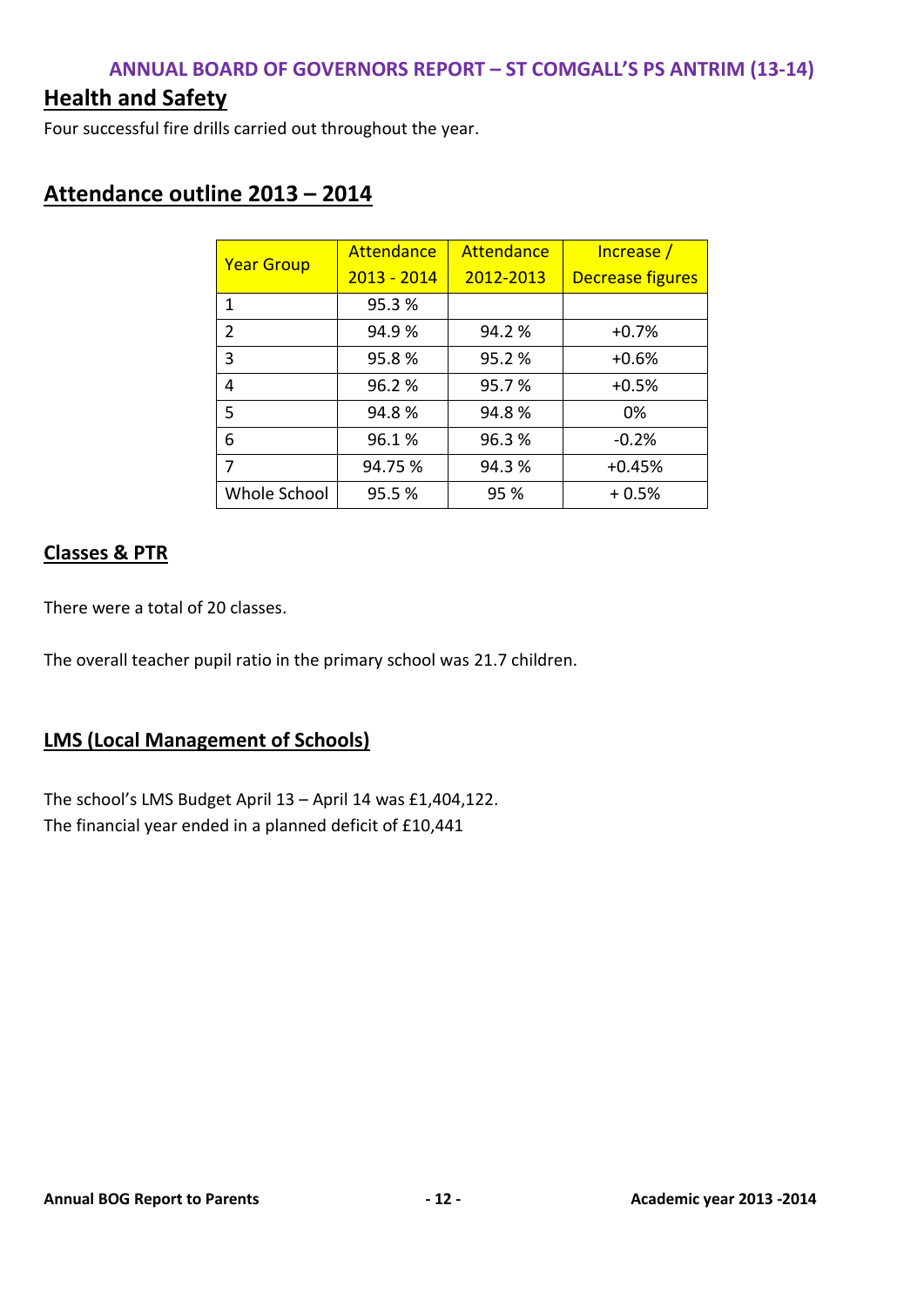### **Curriculum Development**

#### Media Initiatives Launch – Respecting differences

P1 & JR teachers have been trained in leading a media initiatives programme in their class. There was a launch of the project on 9 Oct in Holiday Inn led by the project facilitators. A good parent representation from our school and the children should really enjoy the programme and get a lot out of it.

#### New School Development Plan

A new plan has been produced after lots of consultation. Final consultation is now with the Governors.

A 3 year plan on curriculum development has been set out.

Main priorities this year include:

- Planning for the curriculum development
- Development of lines of progression/schemes of work in the main subject areas of literacy Numeracy.

#### Outside consultant on connected learning planning

Consultant working with staff groups - on how to connect the children's learning through thematic planning. Each K.S. group worked separately.

#### CEFR Training

All teachers were trained in the use of electronic CEFR to monitor development of our Newcomer children.

#### Year 3

Year 3 visited Greenmount in relation to their topic.

#### Recycle Bus

Recycle bus visited the school giving lots of useful information on how to recycle in school, at home and what happens to our rubbish.

#### Staff Development

All teachers and classroom assistants were trained by our LTSS support teacher in looking at the signs of Dyslexia and some classroom techniques on how to support them.

#### Year 5

Birds of Prey visited in relation to year 5 topic

#### Year 1 & 2

Year 1 and 2 has a visit from a healthy eating specialist.

#### **Annual BOG Report to Parents - 13 - Academic year 2013 -2014**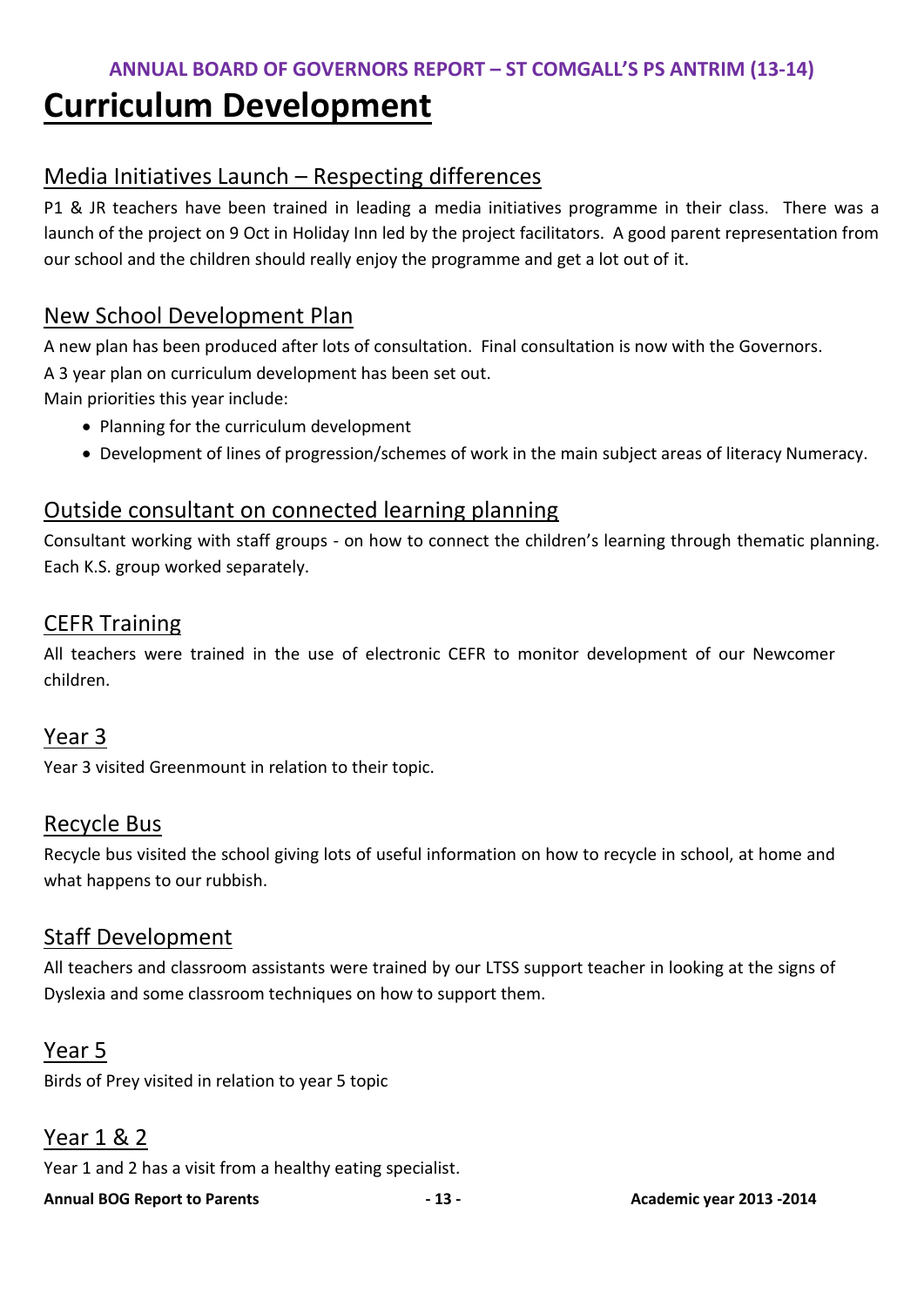#### Assessment

All staff are working on assessing children using the CCT of Using Maths. Teachers were in Industrial action and did not submit levels to CCEA or take part in moderation.

#### Thematic Planning

A lot of work has gone into thematic planning with all staff looking at the linked approach to learning and ensuring this approach is linked directly to the curriculum document. They were supported by Anne McErlane in this work.

#### Literacy/Numeracy Scheme Development

Both literacy and numeracy schemes are currently under review with the chance of having a scheme in place in both subject areas for teachers beginning the next academic year.

#### Young Enterprise – Business for P7

The year 7 worked with business consultant to create a small business, run by them to create and sell programmes for the end of year show.

#### Aladdin

A hugely successful production of Aladdin was staged on  $11<sup>th</sup>$  and  $12<sup>th</sup>$  June. To assist with preparation and avoiding disrupting Shelly's playgroup were two of the reasons by which we took the decision to move the show into the school hall this year. It proved a successful move for a wide variety of reasons and allowed the show to be part of the heart of the school for the children and the staff.

#### Year 7 trip to Carlingford.

As the year 7 trip to Germany could not be staffed this academic year, the children went on a residential outing to Carlingford Adventure centre. A packed itinerary for the children ensured they came home excited and exhausted. A fantastic trip for the children.

#### Pantomimes

All year groups attended Christmas pantomimes. Pantomimes were chosen to be age appropriate, at two venues – Ballymena and Opera House Belfast.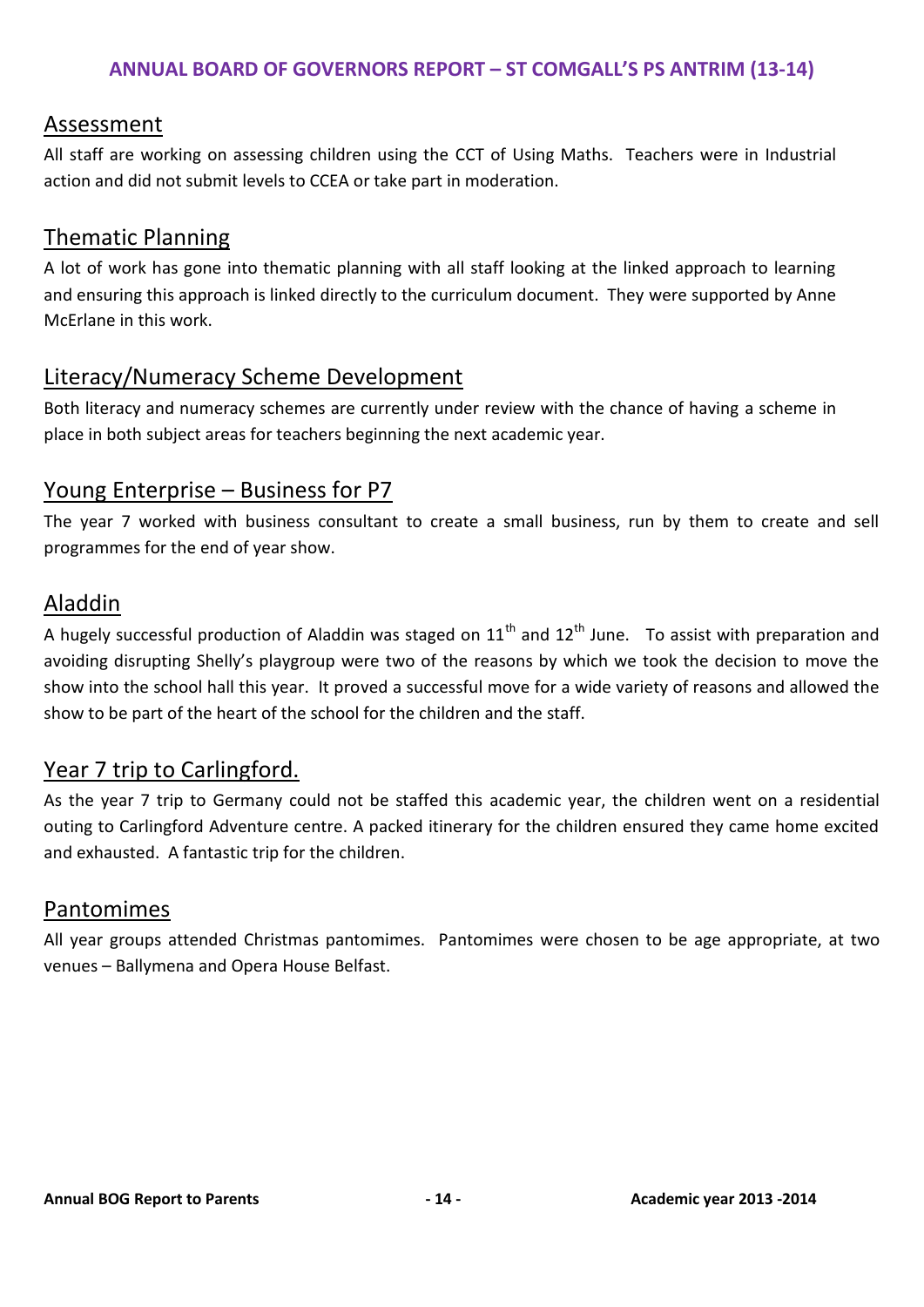#### **ANNUAL BOARD OF GOVERNORS REPORT – ST COMGALL'S PS ANTRIM (13-14)** After School Activities including extra-curricular activities

Seven week programme – first and second term.

| Day                                 | <b>Activity</b>          | <b>Year Groups</b> | <b>Teachers</b>              |
|-------------------------------------|--------------------------|--------------------|------------------------------|
| Monday 3 - 4                        | Orchestra*               | P5, P6, P7         | Mrs Reynolds                 |
| Tuesday $3-4$                       | Traditional music*       | P5, P6, P7         | <b>Miss McAllister</b>       |
| Wednesday 3 - 4                     | <b>Choral Speaking</b>   | <b>P5-P7</b>       | <b>Mrs Ntareme</b>           |
| Wednesday 3 - 4                     | Gaelic*                  | P4 & P5            | Mr Jones<br>Mr Philips       |
| Thursday 3 - 4                      | Art                      | P <sub>5</sub>     | Mrs Mullan,<br>Mrs O'Donnell |
| Thursday 3 - 4                      | Soccer/Gaelic*           | P6 & P7<br>(Boys)  | Mr Jones<br>Mr Philips       |
| Thursday 3 - 4<br>Term 1            | Netball                  | P6 & P7            | Mr Philips                   |
| Wednesday 3-4<br>Term 3             | French                   | P <sub>5</sub>     | Mrs L O'Neill                |
| Friday $2 - 3$<br>Term 3            | <b>Basic Ball Skills</b> | P <sub>3</sub>     | Mr Henry<br>Miss O'Rourke    |
| Friday $2 - 3$<br>Term <sub>3</sub> | Cookery                  | P <sub>4</sub>     | Mrs McGrath                  |

\**Ongoing throughout the year*

Tuesday club changed throughout the year for Primary 5

| $Term_1$ | Term 2 | ັerm 3             |
|----------|--------|--------------------|
| Art      | Drama  | <sup>-</sup> rench |

Additional extra-curricular events throughout the year

- 7 a side Gaelic team entered the South West outdoor football.
- Hurling team entered the South West Antrim Indoor tournament.
- 5 a side team entered the Antrim indoor football cup.
- School 7 a side soccer team entered the Antrim outdoor cup.
- School soccer team took part in the Antrim Schools' Soccer League.
- School Choir entered Ballymena festival.

#### **Annual BOG Report to Parents - 15 - Academic year 2013 -2014**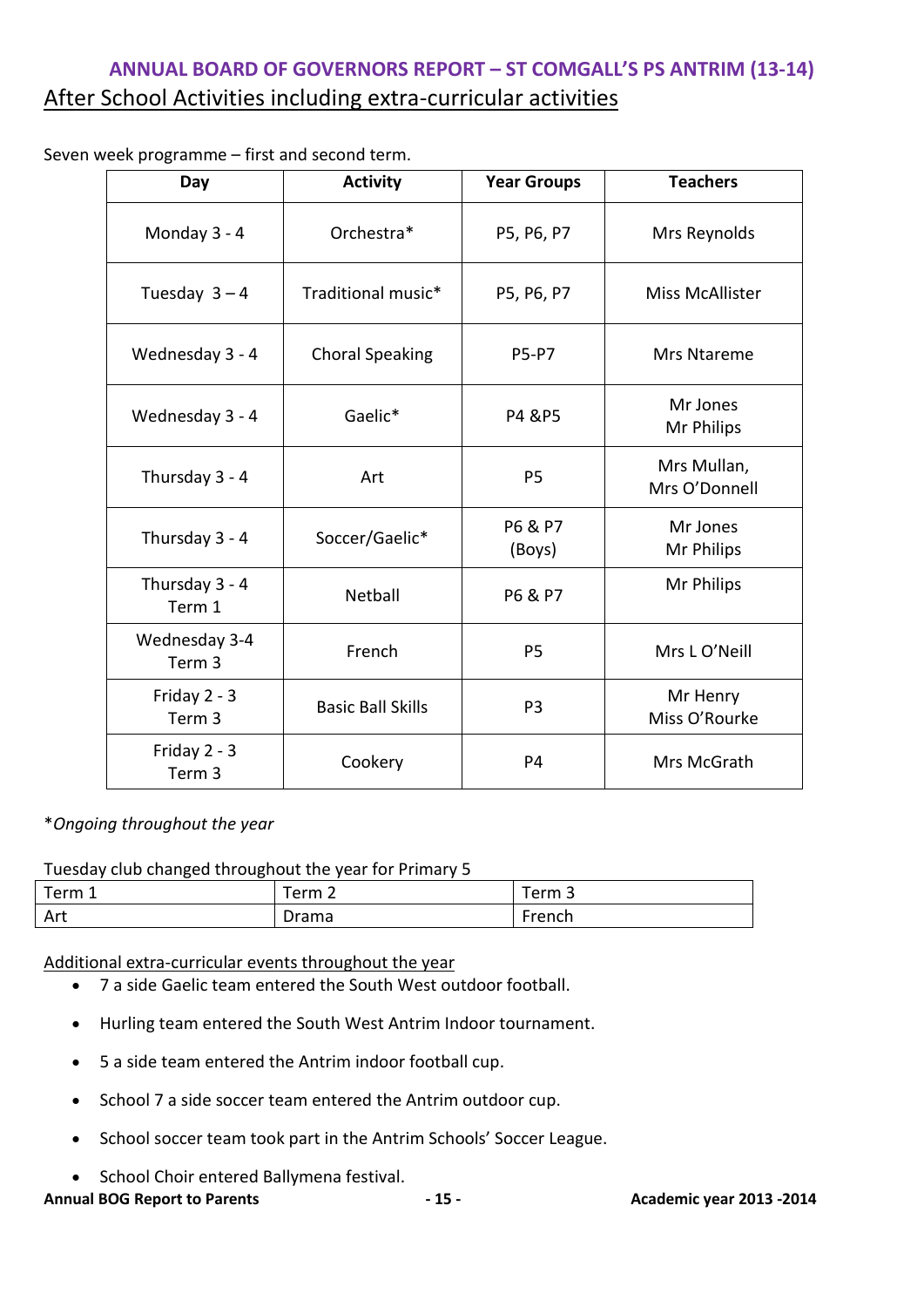### **Local and International Links**

#### Time to Read

The successful link between business and school has started again. Ten children are now receiving reading support on a one-to-one basis weekly.

#### Comenius

- o Mr McShane took responsibility for Comenius from Mrs Hannigan. Two teachers travelled to our partner schools in France for a 2 day planning meeting regarding the links between the schools and the curriculum development work that is taking place.
- o Germany trip: Unfortunately, there were not enough staff available to allow for application to Governors to travel to our German partner school in Ketzin.

#### PSNI – LINKS

- Firework safety with two local police officers prior to Halloween
- They completed stranger danger talks with children

#### PSNI E-Safety Awareness

Talk given to parents and staff one evening re: e-safety awareness.

Children workshops on e-safety delivered to our year 7 pupils.

#### Year 7

Year 7 worked with local group at the Christmas service to prepare lanterns for a community lantern parade for the switch on of the Christmas lights in Antrim Town Centre. School was opened in the night and was the start point for all schools.

#### **Comenuis**

A successful visit from 36 French students and 6 French staff just completed in March. Mr Mc Shane successfully managed the visit for all children and staff.

#### Erasmus +

Mr McShane, in collaboration with 4 other European schools has submitted an application to be involved in the new Erasmus + programme. We should know if we are successful in the next academic year.

#### Germans Visiting

A visit for German school took place from Tuesday  $20^{th}$  May – Tuesday  $27^{th}$  May 2014. This was a successful trip. The German children visited many of our places of interest.

#### **Annual BOG Report to Parents - 16 - Academic year 2013 -2014**